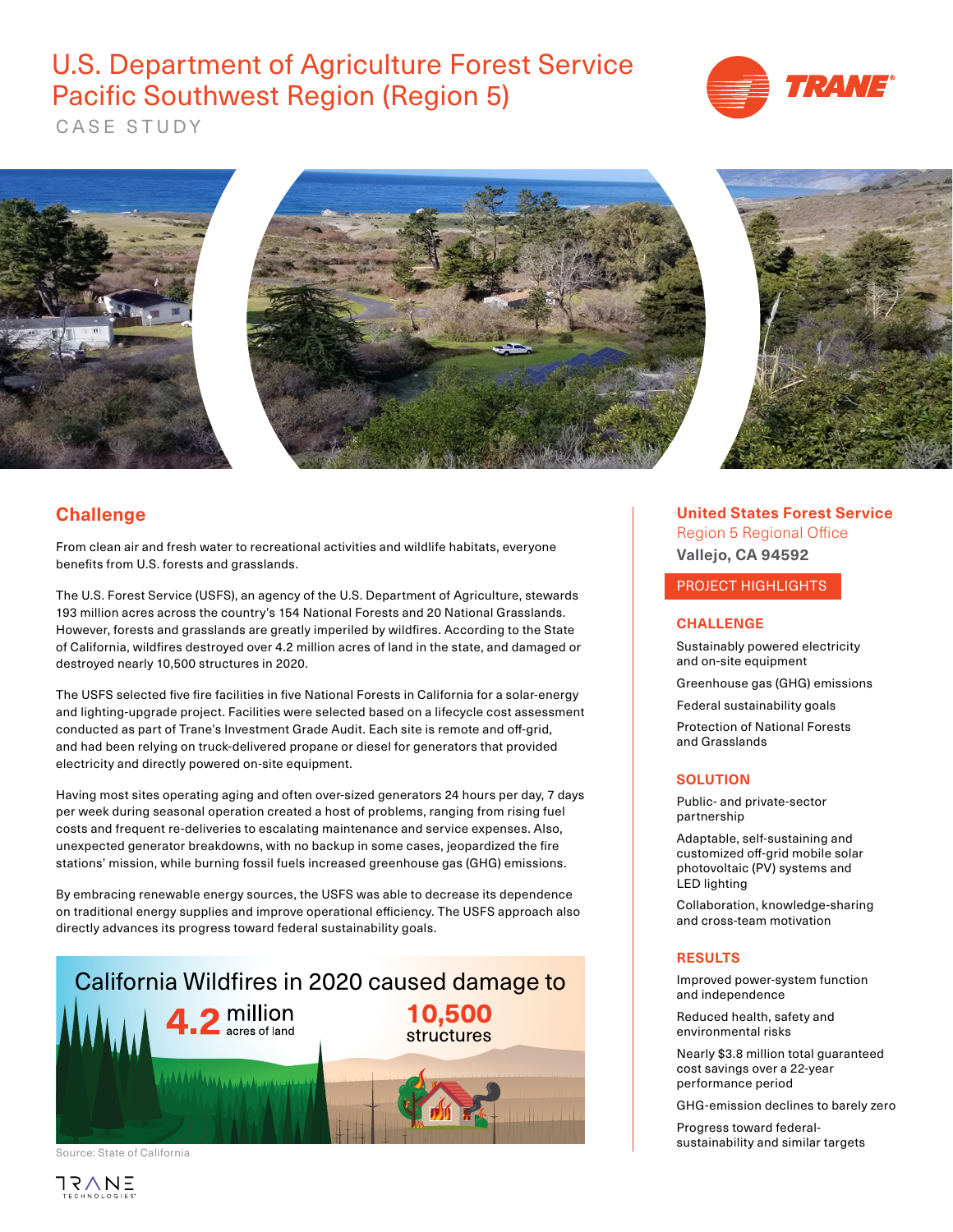CASE STUDY

### **Solution**

Throughout the USFS's more than 100-year history, ongoing improvements and progress have been critical to its ability to meet natural-resource management goals. Today, agile and adaptable practices – coupled with the best available science and technology – are paving the way to achieving those goals across National Forests and Grasslands.

### **Unleashing the Power of Solar Systems**

Experience creating innovative systems that generate, store and supply solar energy, even at the most remote sites, was among the capabilities that distinguished Trane® for the Region 5 project. It also brought a new dimension to the USFS-Trane relationship. Trane previously installed a chiller and boiler, as well as controls, as part of the USFS's Seed Nursery project in Placerville, California. The facility is the only Northern California seed nursery that grows seedlings for reforestation after fires.

Off-grid mobile solar photovoltaic (PV) systems and LED lighting met the unique energy needs for the Region 5 project at the following five fire facilities:

- Cleveland National Forest Pine Hills Fire Station
- Los Padres National Forest Pacific Valley Ranger Station
- Mendocino National Forest Soda Creek Fire Station
- Plumas National Forest Frenchman Fire Station and Work Center
- Sequoia National Forest Blackrock Fire Station and Work Center

The project, which was performed from May 2018 to November 2019, was the first USFS project to receive a Department of Energy Assisting Federal Facilities with Energy

Conservation Technologies (DOE AFFECT) grant. It was also the second Energy Savings Performance Contract (ESPC) ENABLE project for Region 5, and the first General Services Administration (GSA) ENABLE project for Trane.



ESPCs allow federal agencies to make energy-saving facility improvements with no upfront capital costs. Project costs are paid by guaranteed energy cost savings. ENABLE is the streamlined process for completing ESPCs using a select group of pre-approved GSA Schedule contract holders.



### **Building Momentum Through Teamwork**

From start to finish, the project was a model for collaboration, knowledge-sharing and motivation across the more than 50-member USFS and Trane team spanning the State of California. In fact, 31 buildings, including fire stations, living quarters, administrative offices and recreational facilities, were included, collectively occupying nearly 32,000 square feet.

The project also benefited from the Department of Energy's upfront budgeting and siteauditing support, as well as the National Renewable Energy Laboratory's evaluation of system performance and battery technologies.



## **Awards and Recognition**

- 2020 Federal Energy Management Program's (FEMP) Federal Energy and Water Management Award
- 2019 FEMP FEDS Spotlight Award
- 2019 Forest Service Region 5 Regional Forester's Honor Award

The project was also presented before the FEMP Renewable Energy Work Group in 2020.

2020 Department of Energy FEMP Energy and Water Management Award winners are included in the link below:

[https://www.energy.gov/eere/](https://www.energy.gov/eere/femp/2020-federal-energy-and-water-management-award-winners) [femp/2020-federal-energy-and-water](https://www.energy.gov/eere/femp/2020-federal-energy-and-water-management-award-winners)[management-award-winners](https://www.energy.gov/eere/femp/2020-federal-energy-and-water-management-award-winners)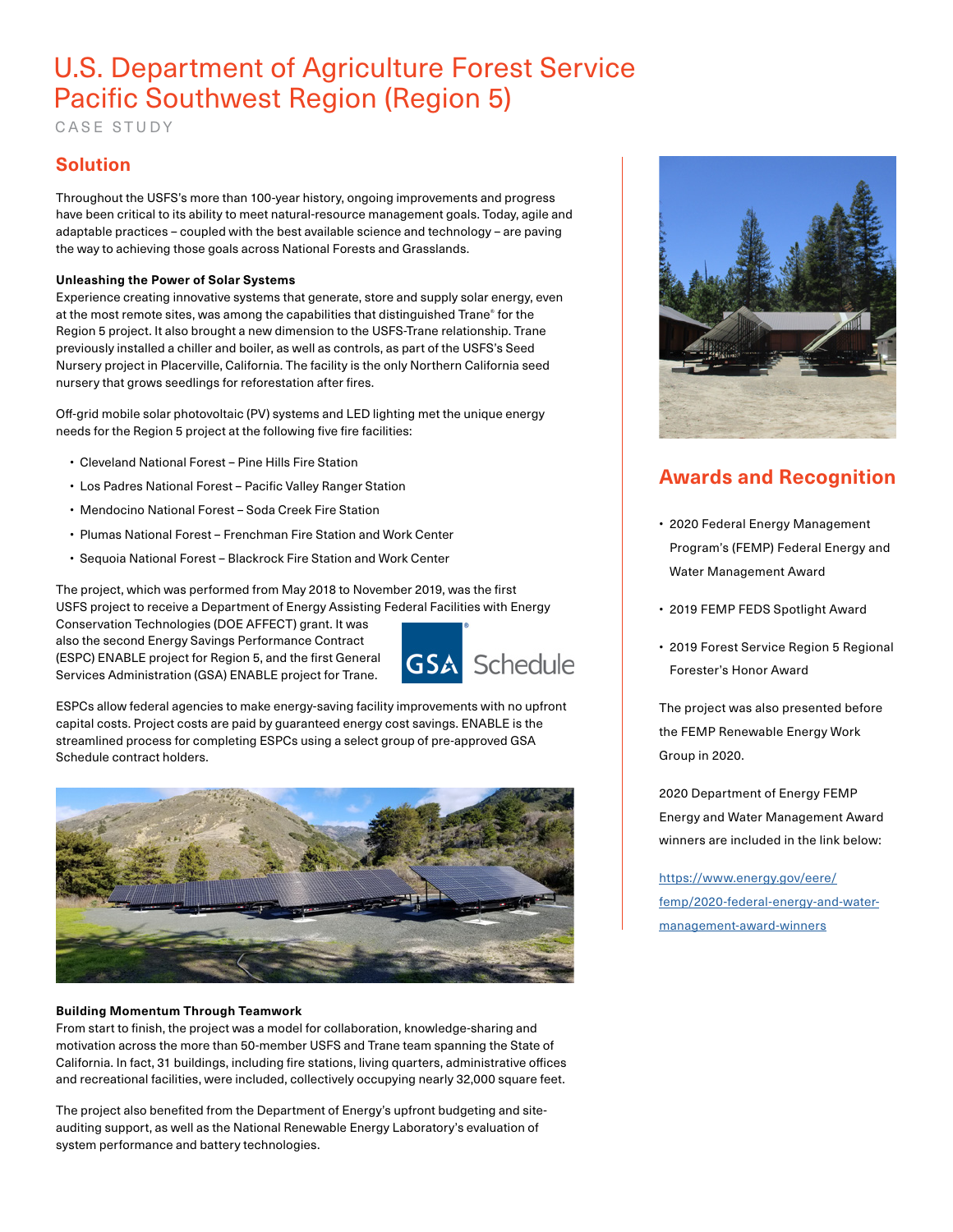CASE STUDY

#### **Moving Beyond the One-Size-Fits-All Model**

The project – off-grid mobile solar PV systems, battery backup and LED lighting across multiple locations – was a first-of-its-kind undertaking for the USFS and Trane. It was also a type of project, in terms of magnitude, that had yet to be successfully completed by any other company or organization.

Trane's cross-team collaboration and blend of complementary resources resulted in systems customized to each site's specific needs and requirements. They also led to project goals being achieved without interrupting day-to-day site operations.

Remote site locations and inclement weather made system design, construction and timing for each of the five sites especially high priorities. Varying altitudes – from sea level to 9,000 feet – and weather conditions – from heatwaves and snow storms to typical wind and rain – mandated that systems be resilient and easily transportable by trailers to sites for assembly and installation. Systems also needed to be able to be quickly disassembled and removed should a fire threaten the site.

Key to the on-site assembly feature, and lower installation costs, was Trane's proactive approach that included providing as much pre-fabricated, factory-tested and assembly-ready equipment as possible before transportation to the sites.

Lighting upgrades at each site were also made. They consisted of replacing inefficient florescent fixtures and incandescent bulbs with LED lighting, resulting in lower energy use.

"We are no longer dependent on generators as primary power sources for the stations. Using generators only as a backup eliminates a significant amount of fuel-delivery trips to remote locations and reduces their higher delivery costs."

 **- Phillip Hoover,** Engine Captain, Upper Lake Ranger District, Mendocino National Forest

## Key Advantages to Off-Grid Mobile Solar PV Systems



#### **Placing a Premium on Performance**

Functionality in remote locations, energy and cost efficiencies, and mobility were key advantages that made off-grid mobile solar PV systems the best solution for this subset of Region 5 facilities.

Rather than having generators operating 24 hours per day, 7 days per week, the systems rely on batteries to store electricity generated by solar panels during the day when the sun is out and electricity demand is low. Electricity is then banked in the batteries for use when the system is not generating enough power to sustain facility functions, such as at night. The self-sustaining system is also ideally suited for remote locations, where grid-tied connections are either limited, unstable or not accessible.

Research, planning and teamwork were driving forces when selecting and customizing the following core system components that made the project an all-around success (totals for all five facilities):

- PV Panels: 115,575 watts/115.6 kW (345 panels @ 335 watts each)
- Batteries: 830 kWh (590 kWh lead acid and 240 kWh lithium)
- Charge Controllers: 26
- Inverters: 11

Each site is equipped with a backup propane- or diesel-fueled generator. Since the project was completed, systems have operated successfully. Generators are expected to be used only when needed for monthly testing and to recharge batteries during prolonged periods of cloudy or hazy weather.